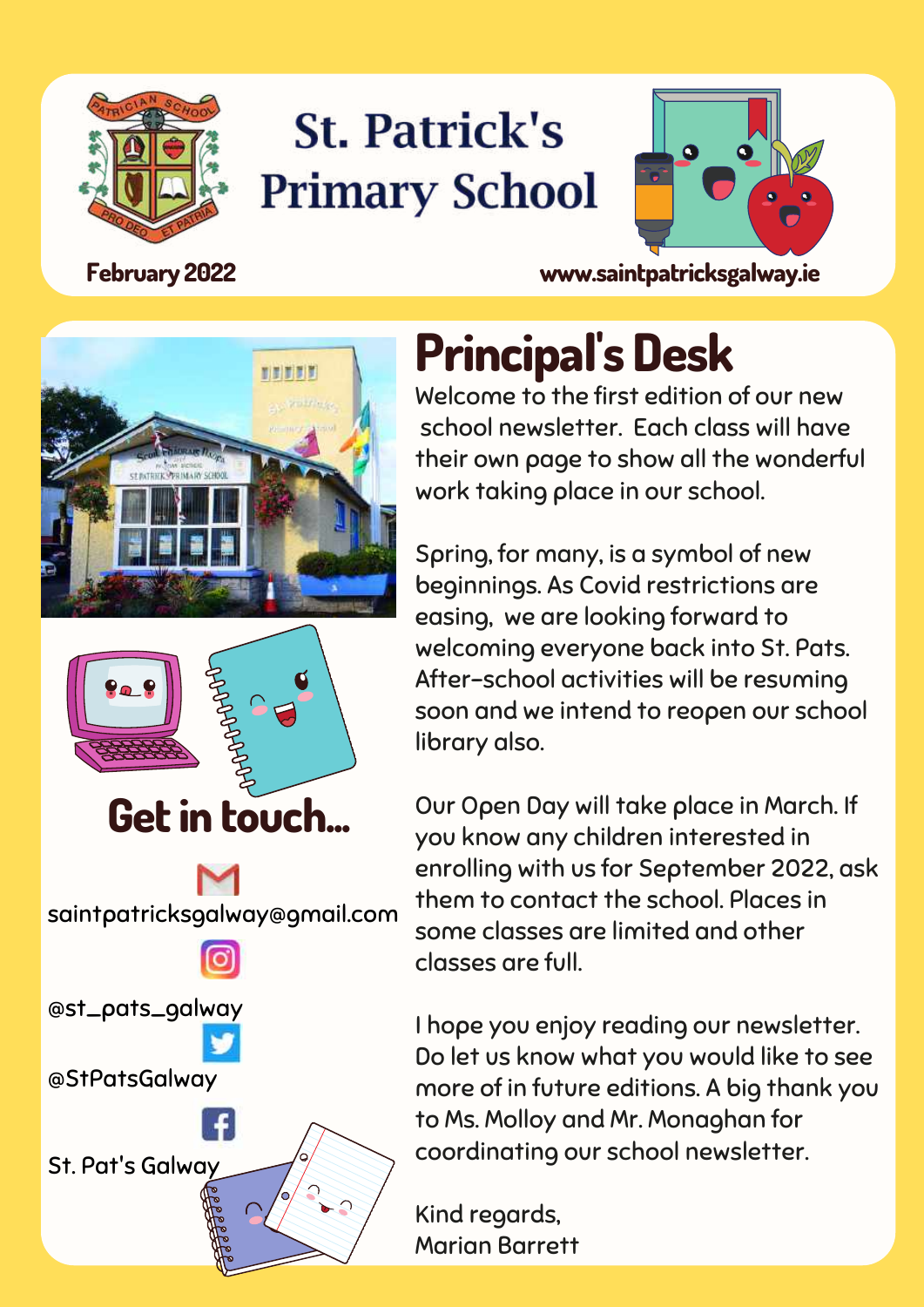### DATES FOR THE DIARY



#### **6h Class Confirmation Ceremony - Friday March 11th**



#### **Seachtain na Gaeilge - Monday March 14th - Friday March 18th**



**'St. Patrick' themed Shop Street Performance 2nd, 4th & 5th Classes March 15th/16th (To be confirmed)**



**A reminder that the school will be closed on Thursday March 17th (St. Patrick's Day), Friday March 18th (Public Holiday) & Monday March 21st (Teacher In-service Training)**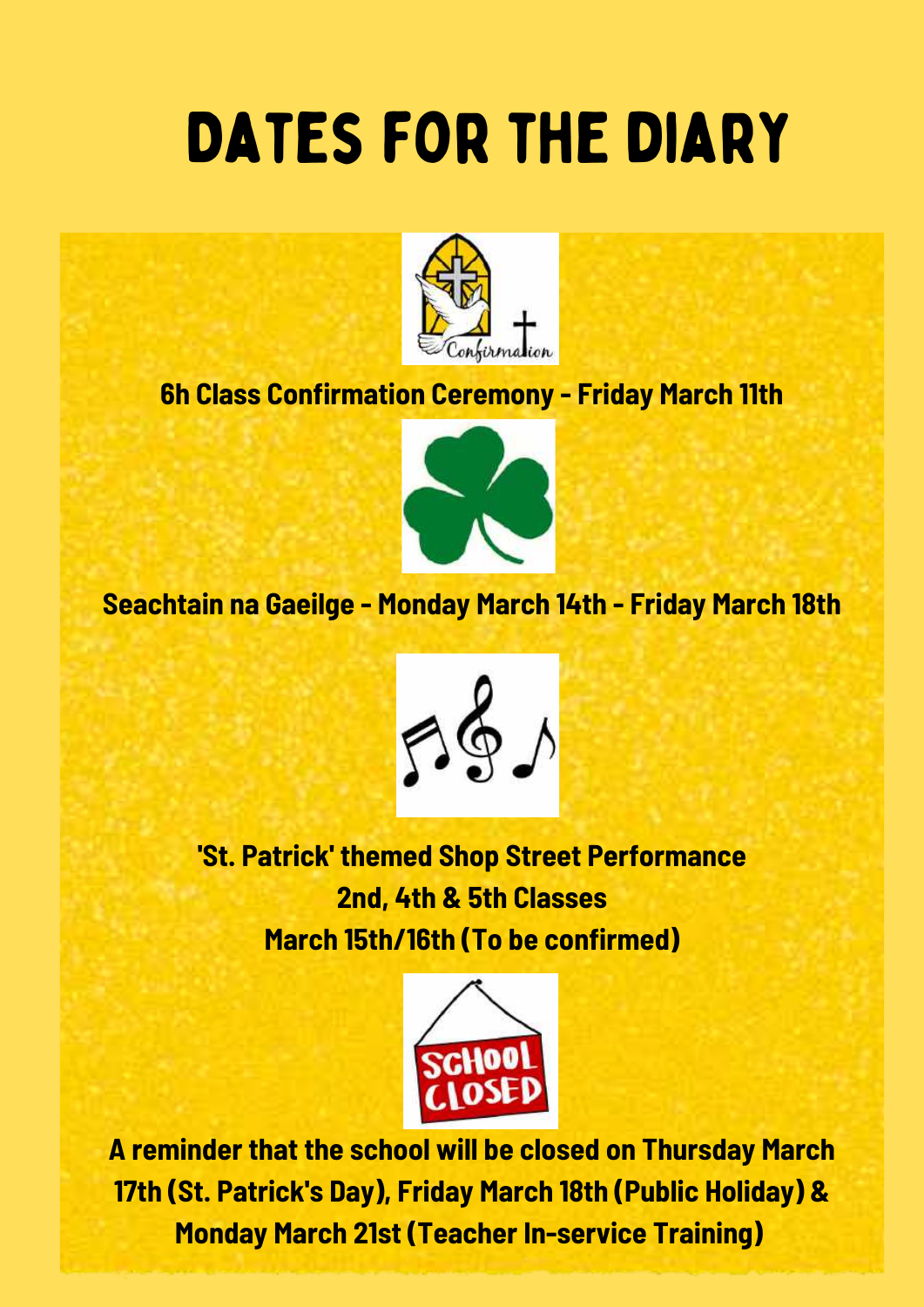## PARENTS ASSOCIATION



**We will be reforming our Parents Association in the next few weeks.**

**In the past, the Parents Association have organised fundraisers, volunteered in the school library and assisted in planning school events.**

**If you are interested in getting involved, please send an email to saintpatricksgalway@gmail.com, or let Jackie in the office know!**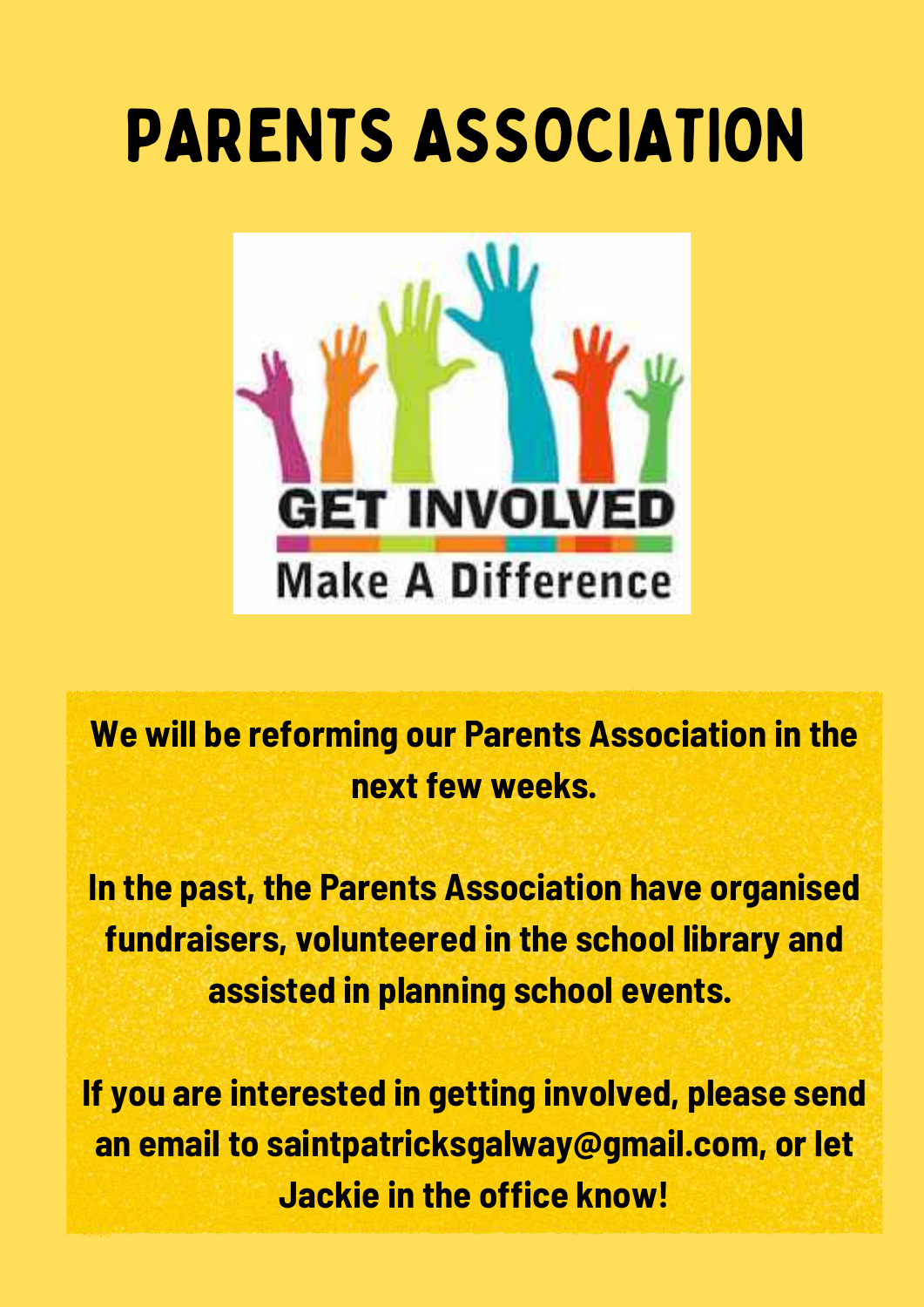### E.I. CLASS (Room 2)



#### E.I. is a hive of activity at the moment...

**- We're on "Swan Watch" each Thursday, watching a beautiful mom make a nest for her babies. - We are learning our numbers, making houses, playing dress up and having fun.**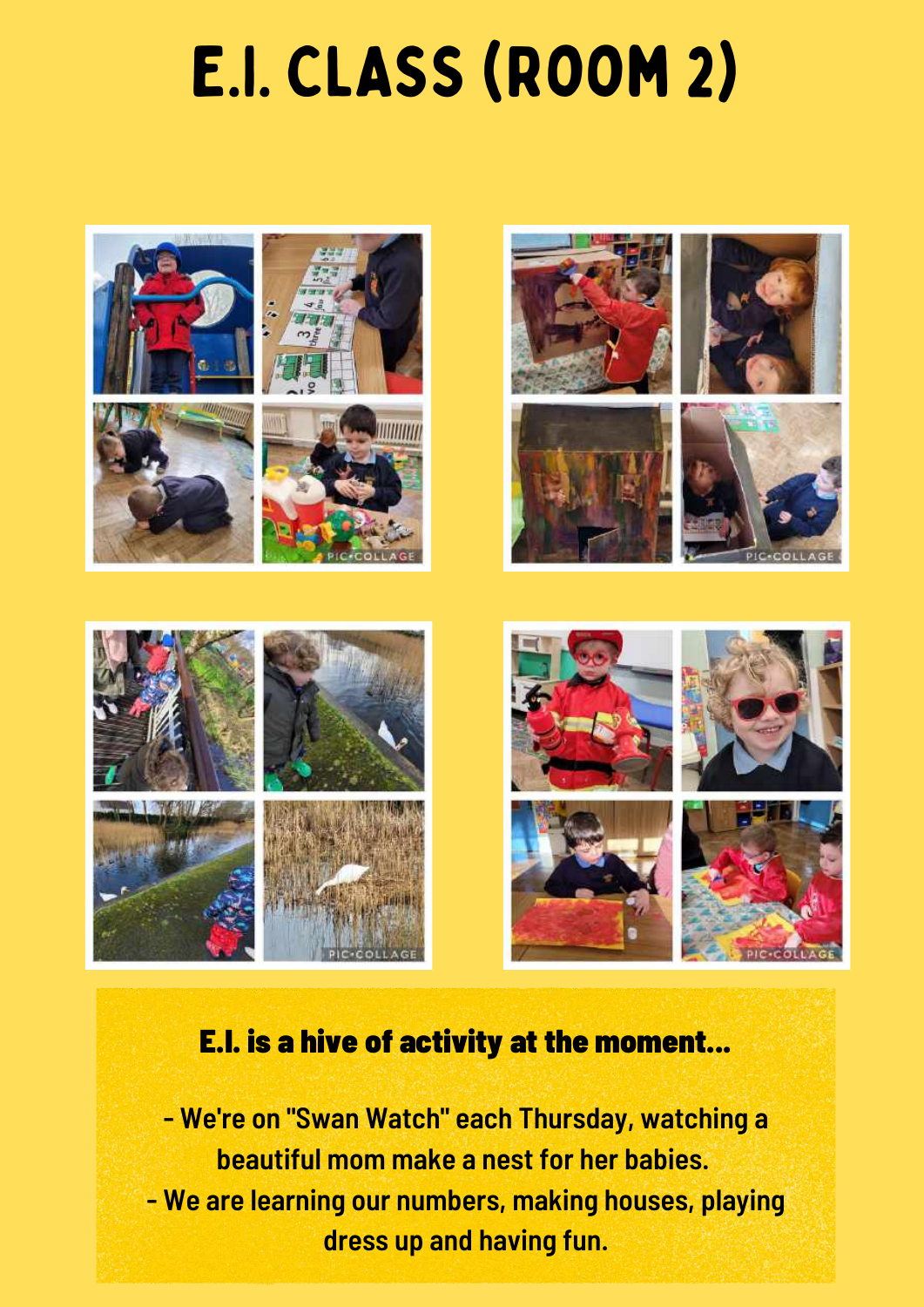# junior infants (room 4)



**Junior Infants have been very busy since Christmas In January, we learned all about houses and homes. We made houses using various materials based on the theme of ''The Three Little Pigs''. We loved our role play area - pretending to cook in the kitchen, watch TV and doing the hoovering.**

**'The Farm' was our theme for February. During Art, we made pigs, sheep and hens. We enjoyed singing songs - 'Old MacDonald' and the 'Farmer in the dell'.**

**During P.E., we honed our fundamental movement skills such as skipping, throwing, jumping and striking.**

**Junior Infants in St. Pat's is super fun!!**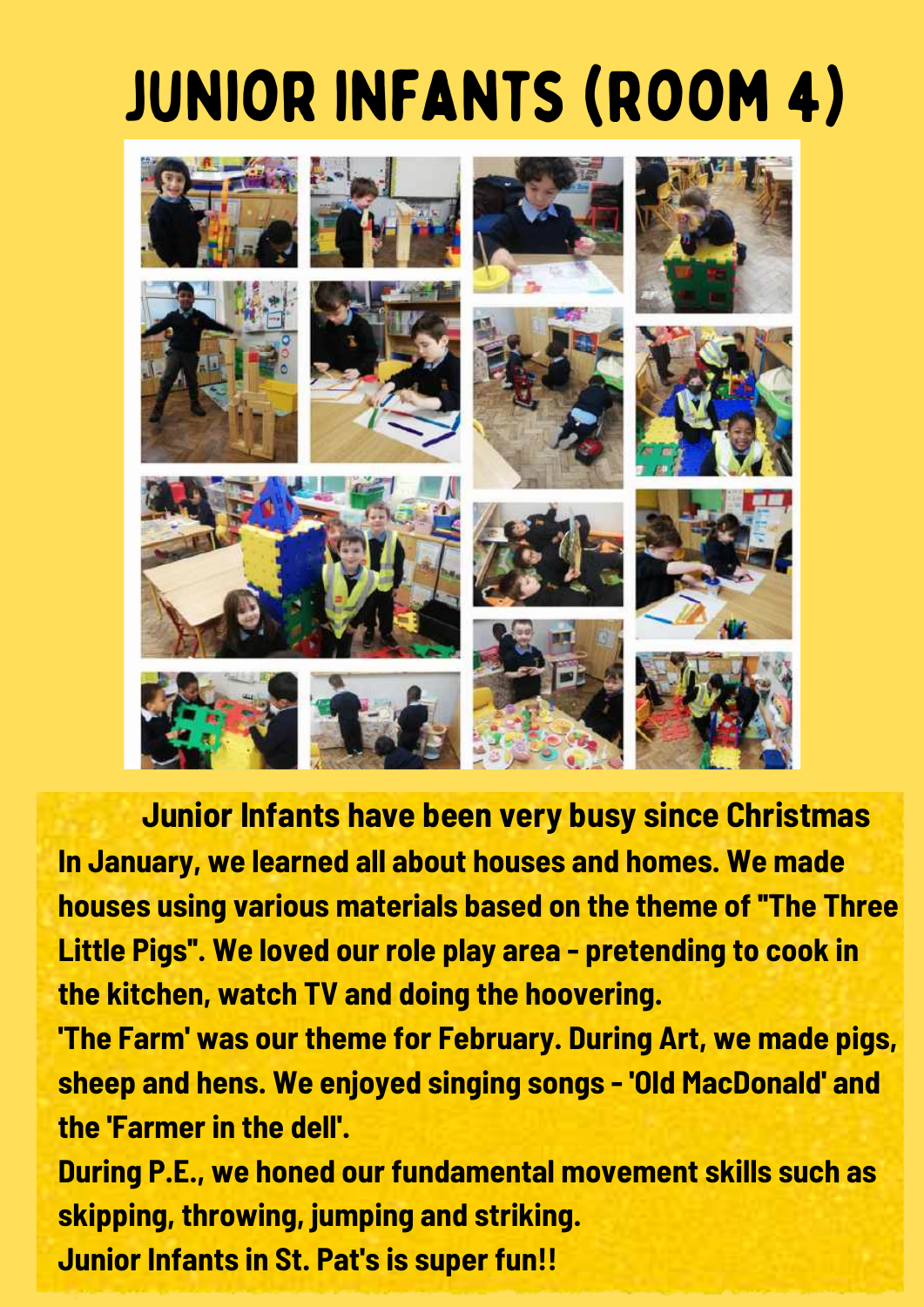# senior infants/1st class (Room 1)











### **Room 1 have been learning about....people who help us in our community**

**We were very lucky to get a visit from our local community guard, Garda Claire.**

**The girls and boys found out how she helps us to keep safe. We had great fun dressing up in her uniform and Garda hat.**

**Our lollipop lady, Denise, and lollipop man, Alec, paid us a welcome visit. They told us all about road safety and crossing the road safely!**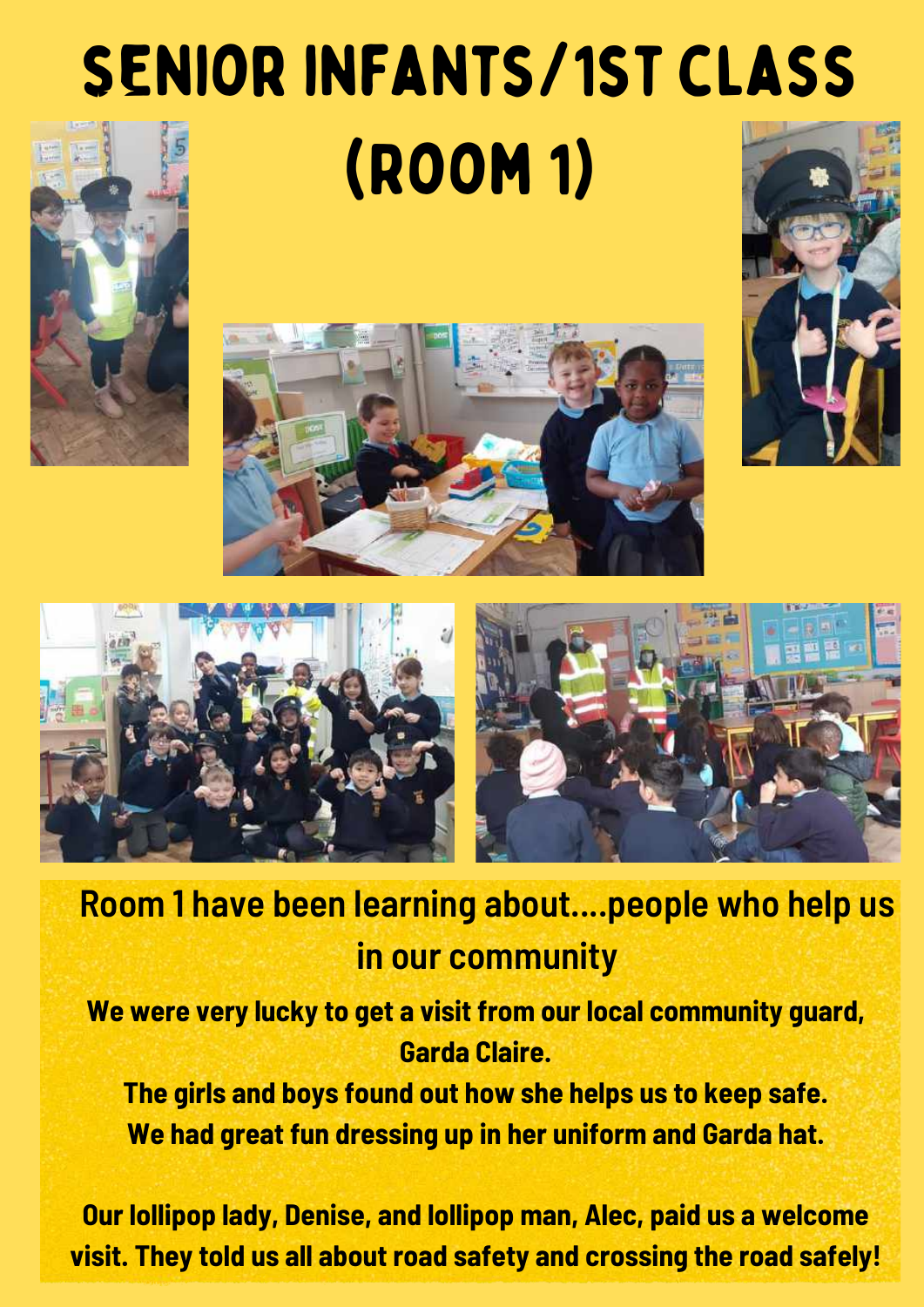# JUNIOR ASD CLASS (Room 3)

**Spring is in the air and the colour and freshness is being felt by all in Room 3.**

**We had lots of fun in our school garden last week. We filled seedling trays with compost and planted tomato seeds. We also planted some spring bulbs and look forward to the colourful flowers growing over the next month!**

**Our Mums and Dads received personalised cards from all the children for Valentine's Day. We were busy pouring our HEARTS into our art work! I'm sure our mums and dads felt very loved!**

**We look forward to the next half term and the run up to Easter. We will be balancing work with play and have a tour or two planned!**









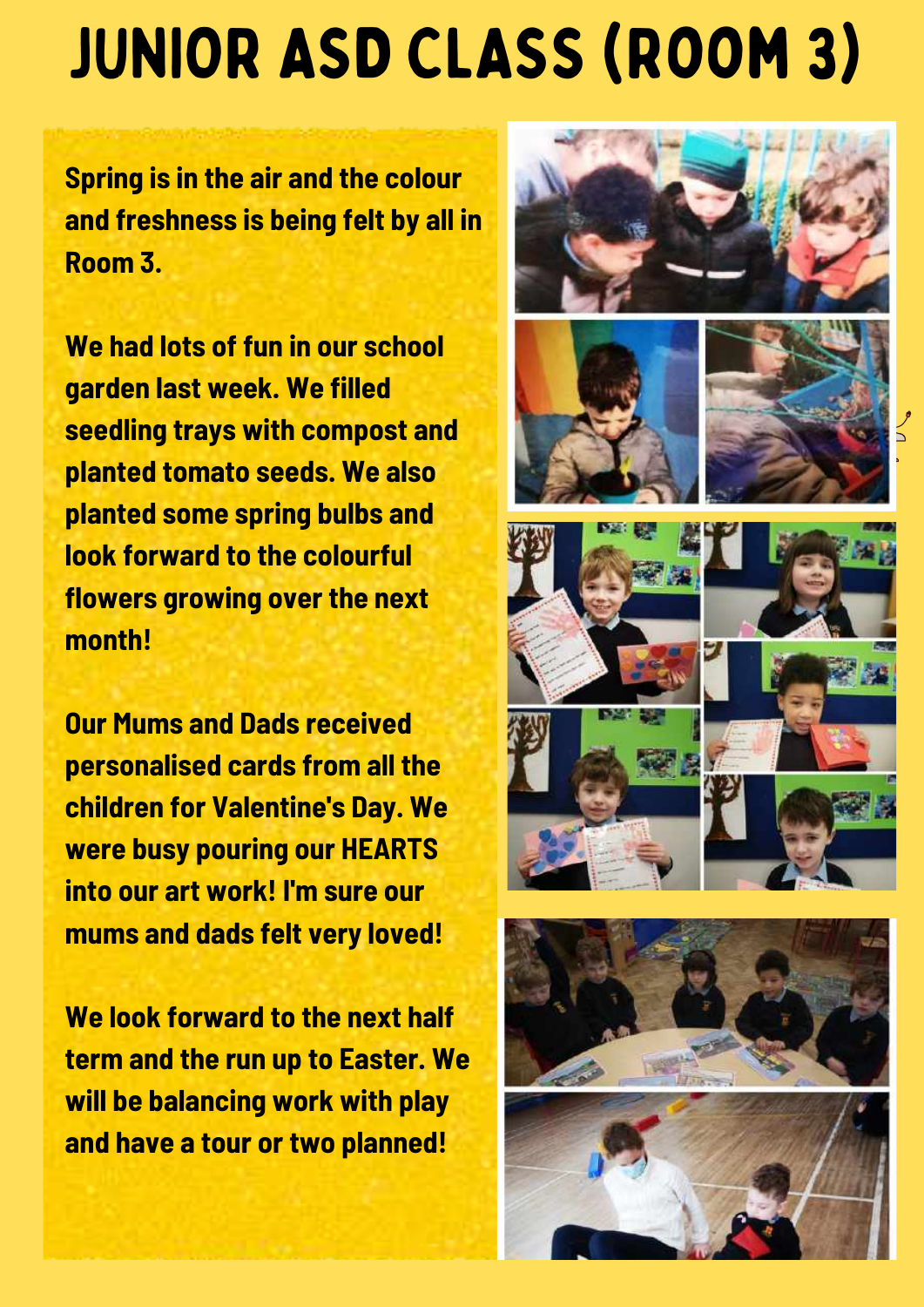### 2ND CLASS (ROOM 8)



**We hosted a zoom call with Henri Robert, a scientist who works for the International Polar Foundation in Antarctica. Henri gave a wonderful presentation and answered plenty of questions from the class. We are working on a project about Antarctica and will have some big news about that soon!**

**We were thrilled to have a visit by Mary from Galway & Claddagh Swan Rescue this month. Mary gave a fascinating talk about the wildlife that exists in our city. Our school has worked with them previously by growing peas, spinach, lettuce and cabbage, which is a healthy diet for the young cygnets, ducklings and other types of birds they take into their sanctuary.**

**It's wonderful to see the signs of spring sprouting up around the school. Ghosts, pirates and witches from 2nd class planted over 200 daffodil bulbs on the day of their Halloween holidays and we are now getting to see the success of their work!**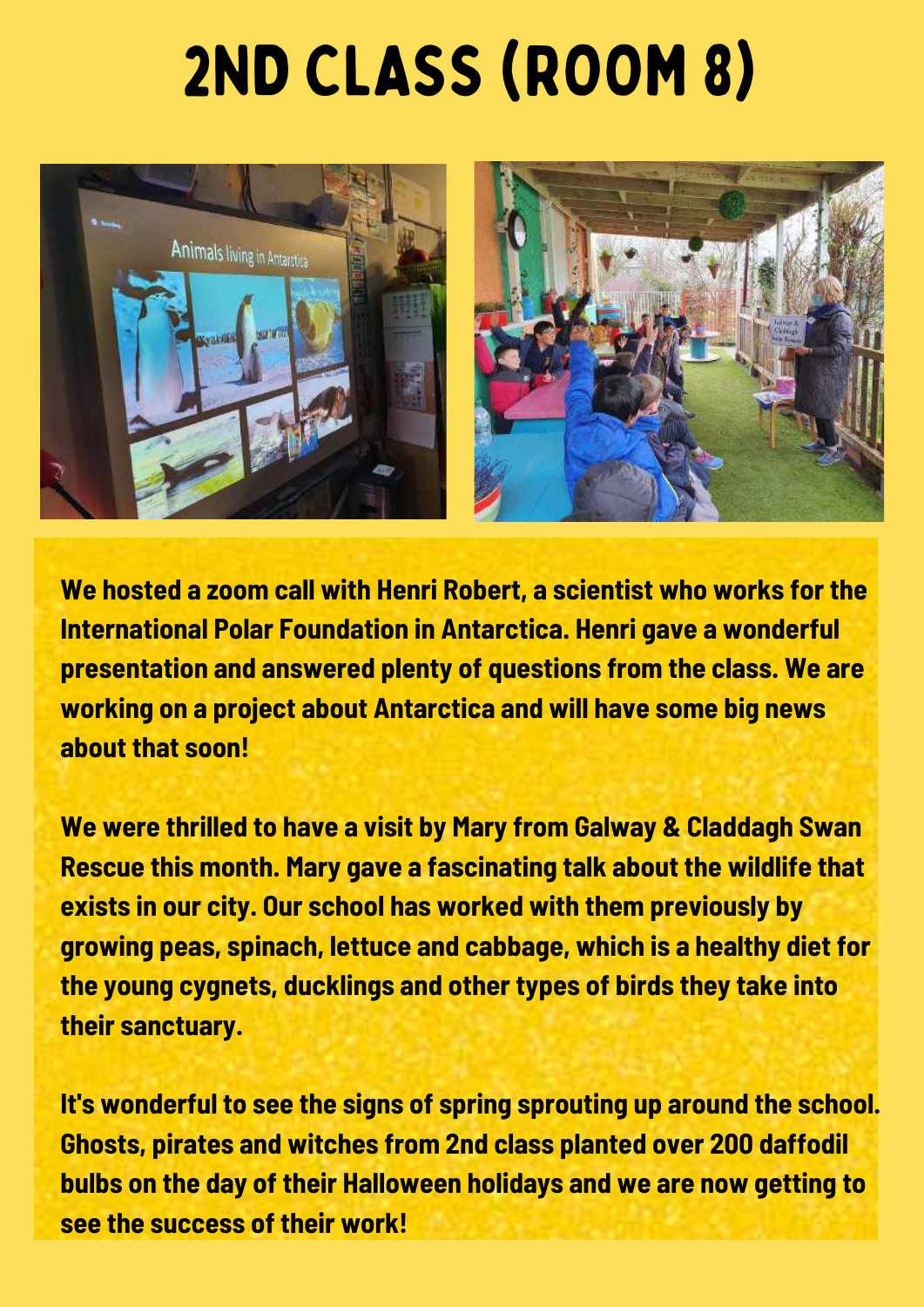## 3RD/4TH CLASS (ROOM 7)



**Third and Fourth class (Room 7) are completing the Explorers Education Project. We had our first visit from Dr Maria Vitoria Marra, from the National Aquarium of Ireland, to teach us about marine life in Ireland and the importance of marine life in our world. When she returns in March, we will be helping her complete a squid dissection!**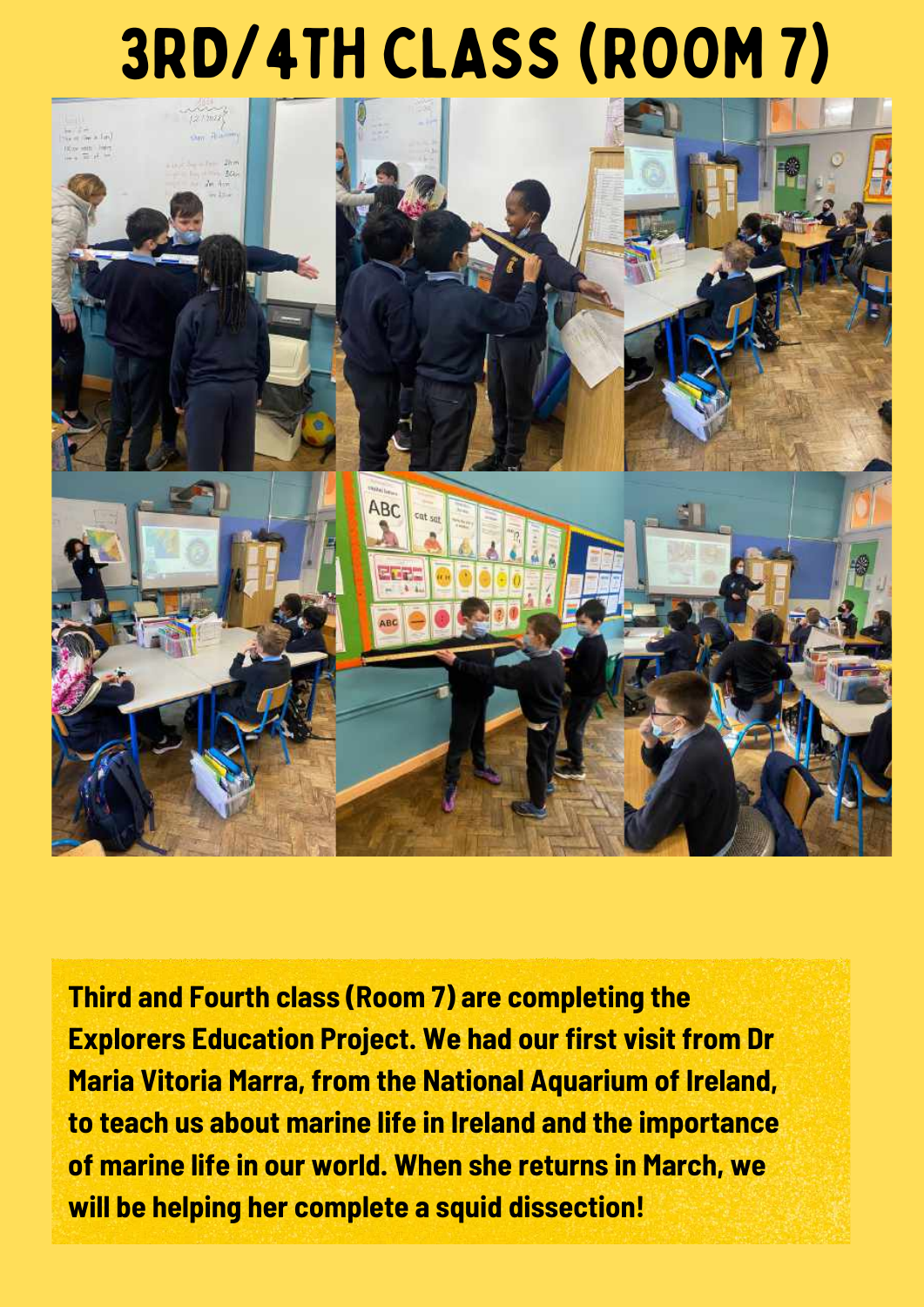### 4TH CLASS (ROOM 6)



**The boys and girls in Room 6 have been very busy researching, creating and presenting some magnificent projects. With varying topics such as transport, animals, sports, historical events and ancient civilisations, there was something for everyone and the class was enthralled at finding out loads of new and interesting information.**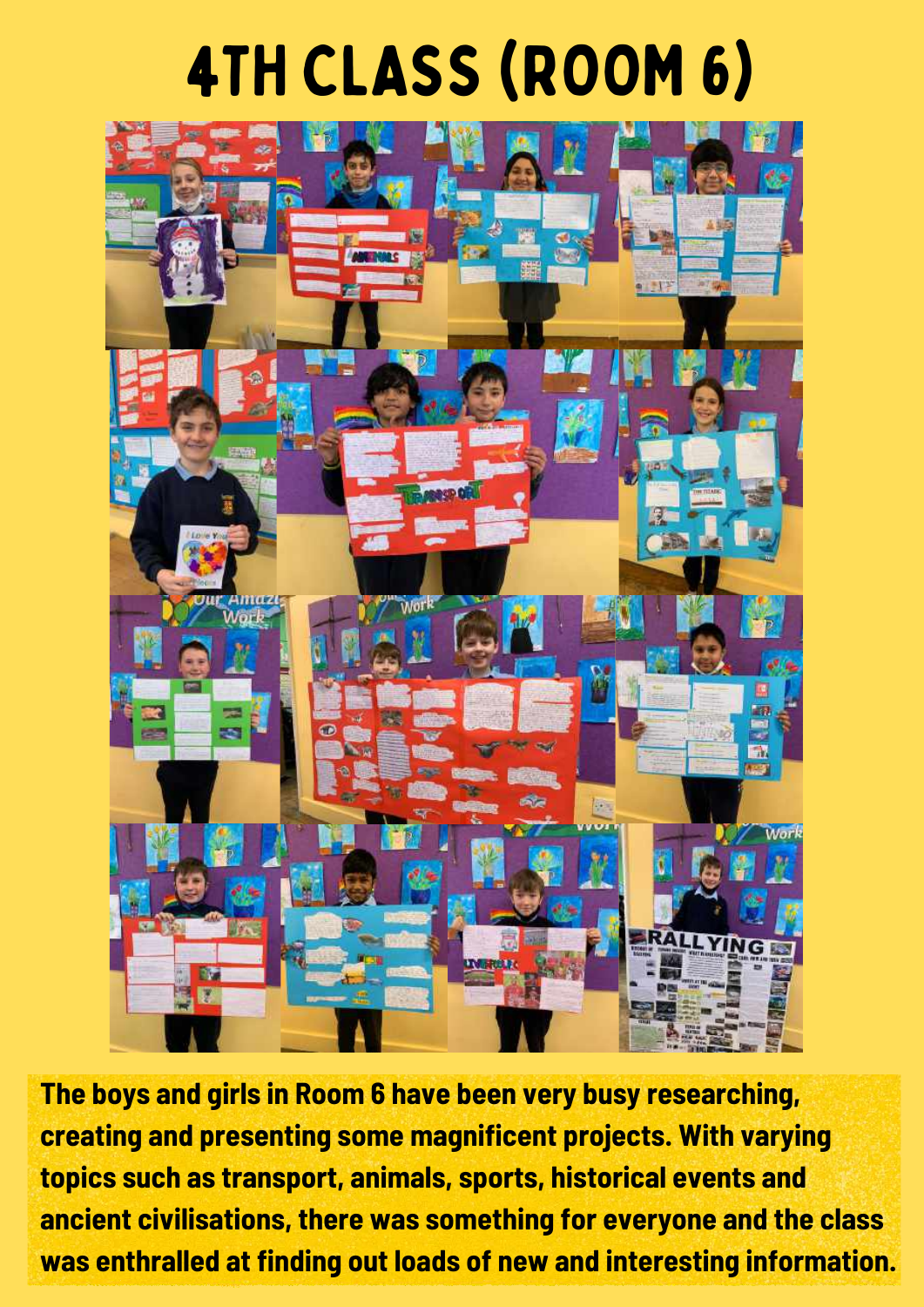### 5TH CLASS (ROOM 5)





#### Room 5 -A Hub of Activity!

**We have been using iPads to research famous revolutions from around the world. We will present them as a group later this month. We have also been enjoying gardening time, creating posters for cyber safety and creating new planets to decorate our hallway! Rehearsals are well underway as we prepare to perform on Shop Street ahead of St. Patrick's Day! Look out for our talented singers!**